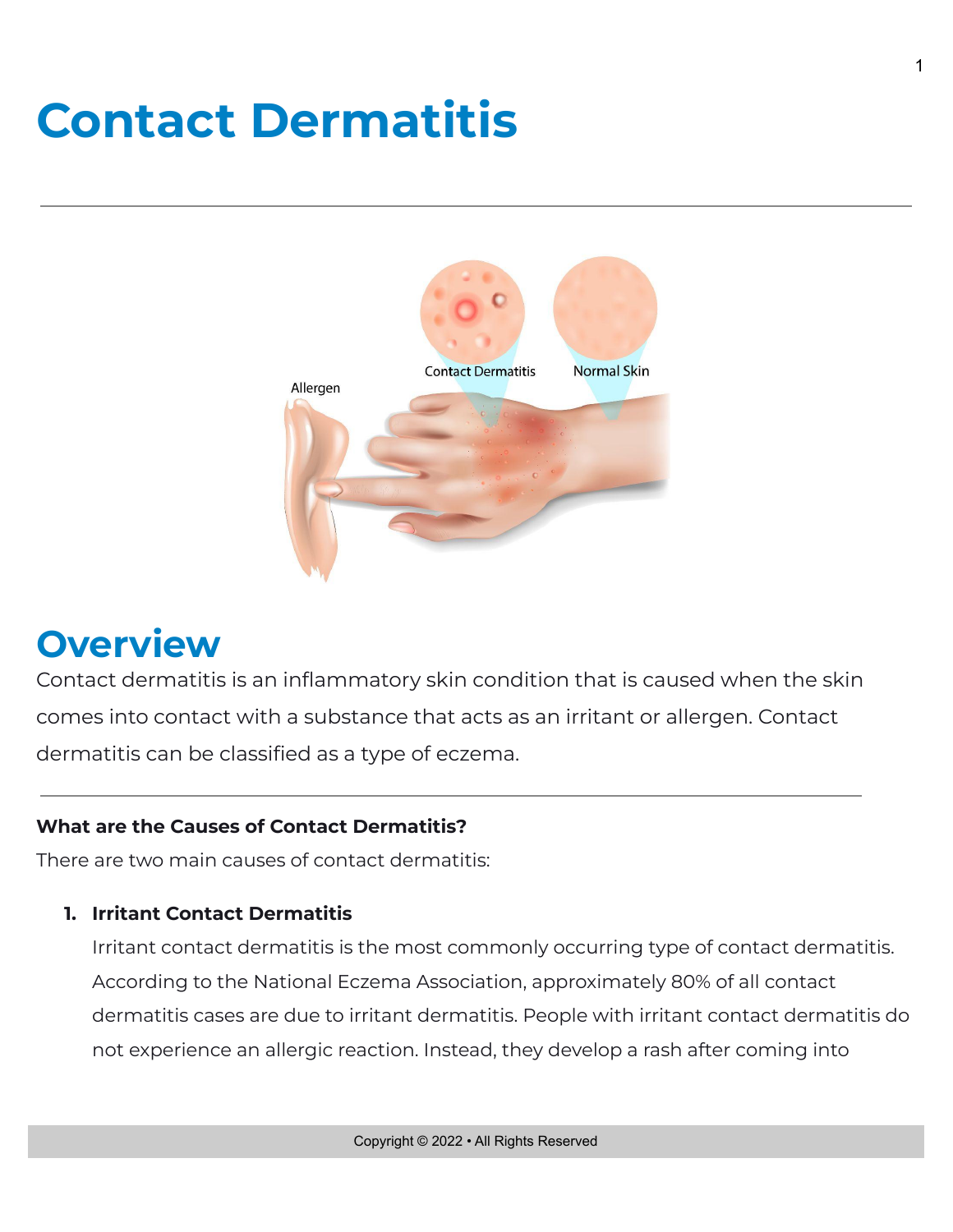repeated contact with an irritant such as a cleanser, soap, or even detergent.

#### **2. Allergic Contact Dermatitis**

Allergic contact dermatitis occurs when your skin comes into contact with an allergen. As a result, the body develops an allergic reaction to the substance resulting in an itchy rash. The allergic reaction generally does not occur with the initial exposure. It is the subsequent exposures that result in an allergic reaction.

Common allergens include:

- Plants such as poison ivy
- Metals such as nickel
- Medications such as antibiotic ointments
- Personal care products such as sunscreens, wet wipes, or hair dyes
- Airborne substances such as ragweed pollen and insecticides

### **What are the Symptoms of Contact Dermatitis?**

Common symptoms of contact dermatitis include:

- Itching, which can be severe
- Burning, stinging, or pain
- Rash which can be red, scaly, flaky, or bumpy
- Swelling, blistering, oozing or crusting

## **What is the Treatment for Contact Dermatitis?**

A dermatologist can accurately diagnose your condition and recommend a treatment regimen that works for you.

At your visit, your provider will examine your skin and may ask you a series of questions related to your health, skin care practices, job, hobbies, and activities. Your provider may suggest or discuss pursuing patch testing: a process where multiple small patches containing different